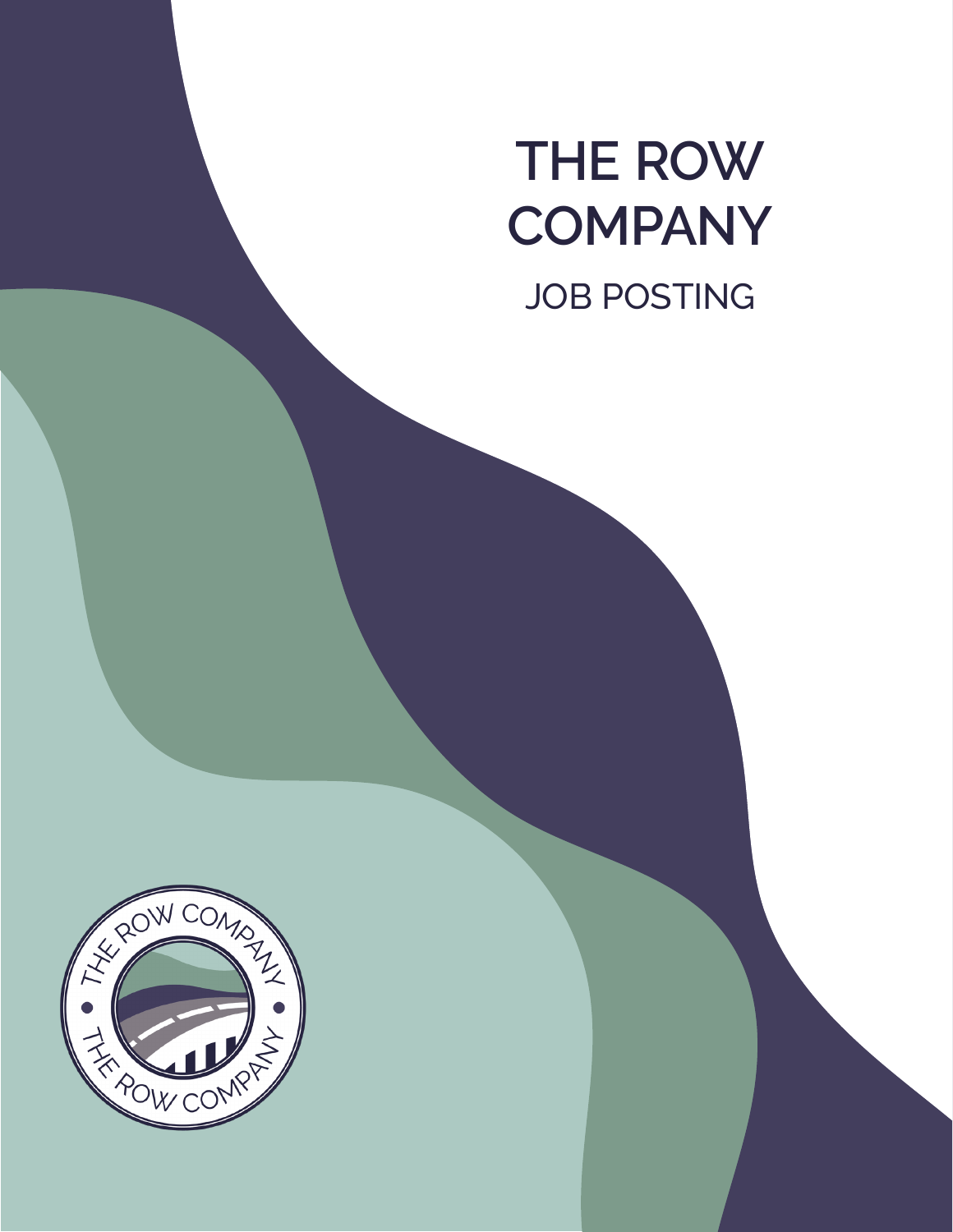## **COMPANY DESCRIPTION**

The ROW Company is an innovative right-of-way delivery team that sets new standards for planning, managing, and delivering public projects to support the viability of communities. We emphasize proactive planning, communication and engagement, which are critical to building understanding, trust and cooperation with the public and are the keys for effective project delivery. Our personnel are specialized navigating the most difficult project challenges, while building public confidence and trust.

We believe public projects require the highest degree of regulatory, management and certification expertise. Our ability to deliver projects is directly attributable to the quality, training and experience of our personnel, whom the public interfaces and depends upon to provide professional, educated and informed services. We focus on continual learning and development amongst our team members, optimizing our knowledge base and keeping up to date with current best practices.

The health and safety of our personnel is our top priority. We practice strict safety protocols as recommended by CDC, State and local guidelines.

## **POSITION DESCRIPTION**

We are currently seeking the services of an experienced Relocation Agent and/or Senior Relocation Agent to fill current position(s) in Houston, Texas, with knowledge of residential and business relocations, communication/ interpersonal skills, ability to meet strict deadlines and ambitious, independent and most importantly selfmotivated. We are willing to provide some training for a motivated individual. The agent(s) will provide relocation assistance to displacees throughout the project lifecycle and will work closely with our project managers and relocation team to deliver project milestones with strict deadlines. **The positions are anticipated for 9-12 months and include per diem/travel expenses if applicable.**

### **Our Company offers:**

- **•** Top compensation
- **•** Professional training
- **•** Growth opportunities
- **•** Casual work environment
- **•** Strict safety protocols

### **Minimum Requirements:**

- **•** Minimum of 3+ years of experience conducting temporary and/or permanent relocation assistance under the Uniform Act.
- **•** Experience providing relocation services for infrastructure projects.
- **•** IRWA certification/coursework in Relocation highly desirable but not required.
- **•** Excellent teamwork, communication and collaborative skills required.
- **•** Ability to manage large relocation caseloads by prioritizing and organizing effectively.